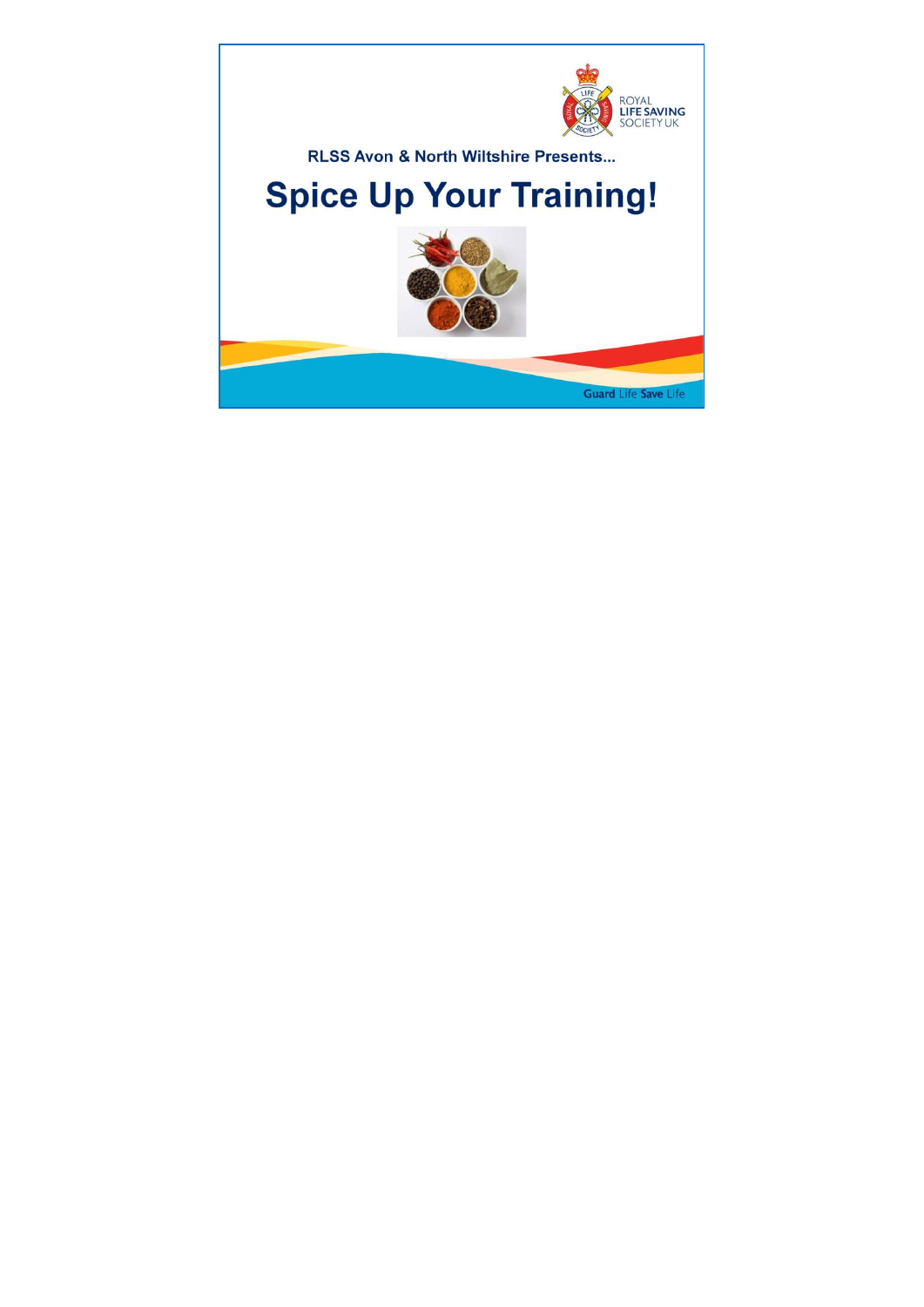

Good evening and welcome to tonight's "Spice up your training" session. My name's Blondie and I'm chairman of RLSS Avon & North Wiltshire Branch. I decided to run this session, because I want to help you make your training sessions more exciting! Over the years I've sat through a lot of training sessions – some were great, some were rubbish but most were simply mediocre, and I want to change that!

You can relentlessly promote your club and you'll get plenty of prospective members through the door, but unless your sessions are lively, engaging and fun they'll soon lose interest and leave. During tonight's sessions we'll do a quick recap of the basics, looking at learning styles, and how to plan and deliver a session. Then we'll move onto the good stuff – I'll share my ideas for practical ways to spice up your training session. There'll be a time for questions at the end, but feel free to ask as we go along.

This is quite a scary session for me, because if you're running a session about how to be a good teacher, you can be sure the audience is going to be scrutinising your every move! That's enough about me – why are you here?

<Invite audience to tell you what they hope to get out of the evening>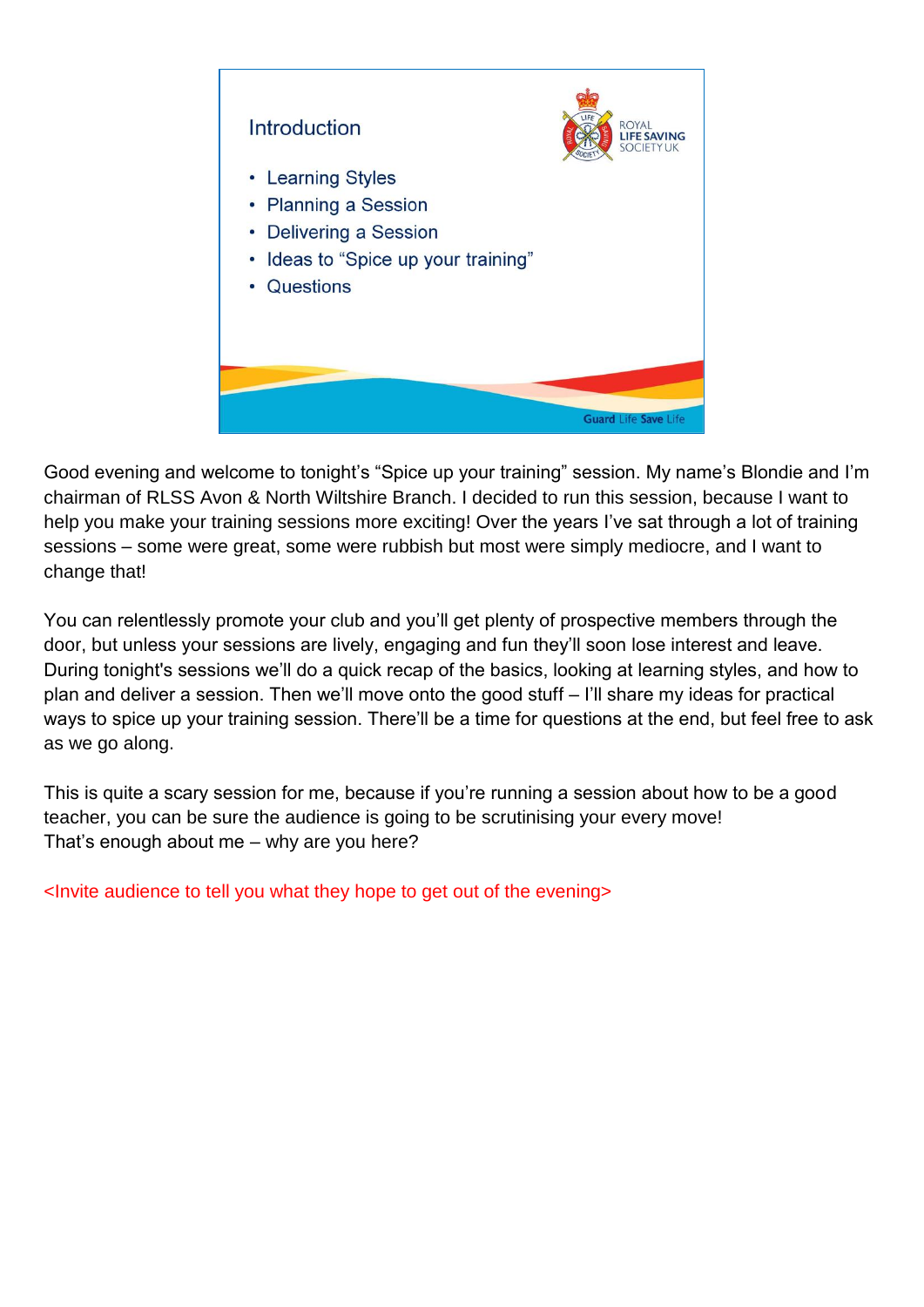

We'll start by doing a quick exercise to help you understand your own learning style...

<Introduce exercise to help people find their own learning style>

### **Visual Learners**

How to recognise a visual learner:

Talk to people face-to-face and speak fast

Remember what they saw

Forget people's names, but remember faces

Tend to doodle or watch something

Use phrases such as "I **see** what you mean" or "I get the **picture**" or "that **looks** right".

Visual learners learn best by...

Having a clear view of the Instructor Seeing demonstrations, diagrams, charts, handouts, etc Creating notes, including diagrams and colour Mind mapping processes Visualising what they are learning Use of multi-media, including computers and video Working in a quiet place, away from distractions and noise

### **Auditory Learners**

How to recognise an auditory learner

Rather talk to people on the phone than face-to-face

Enjoy listening to others, but impatient and want to talk

Forget faces but remember names

When inactive, they tend to talk

Don't like reading books of instruction manuals

Uses phrases such as "that **sounds** right" or "I **hear** what you say" or "that **rings** a bell".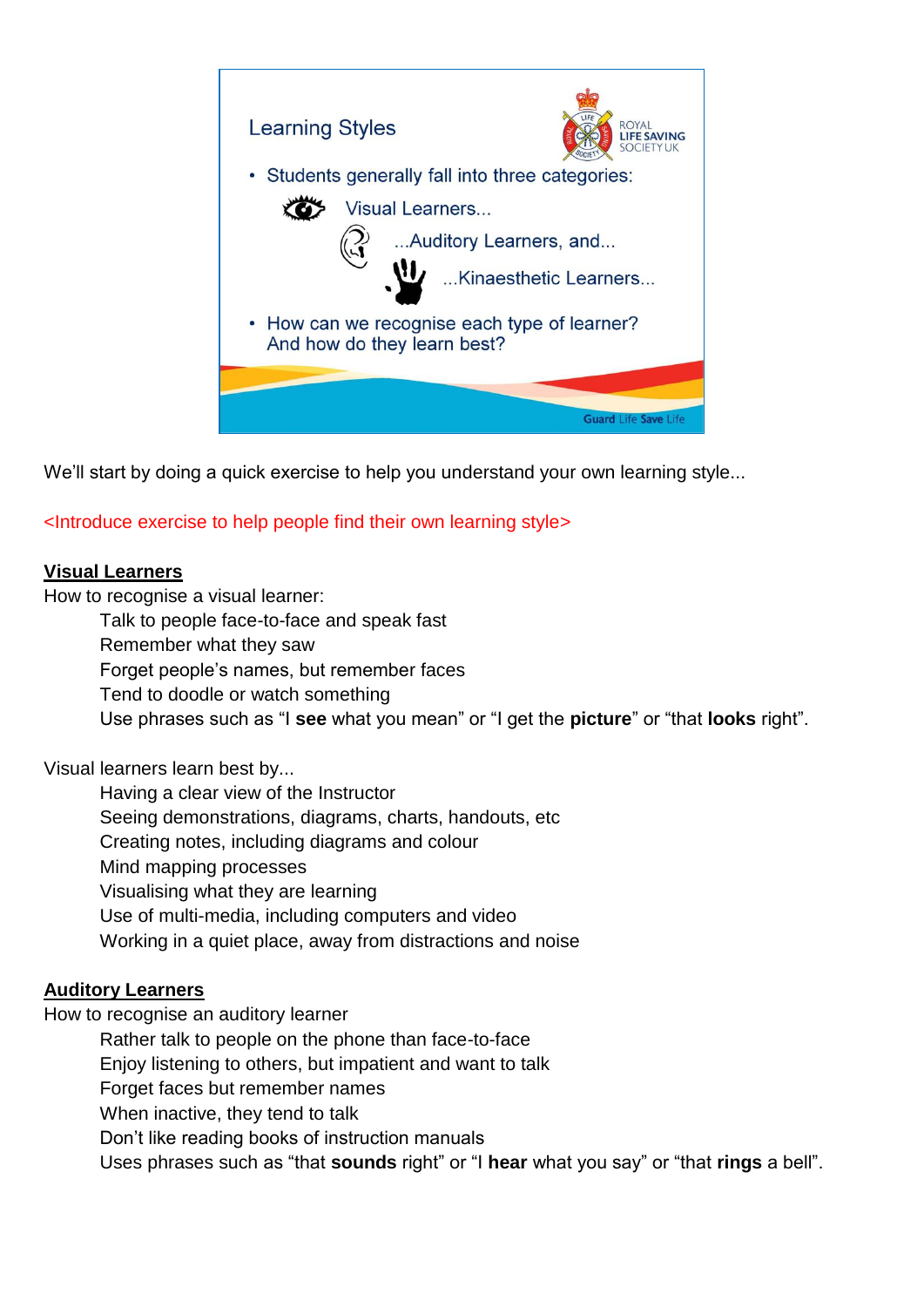## **Auditory Learners (Cont'd)**

Auditory learners learn best by...

Listening to information, discussions, talking things through

Reading aloud to themselves

Verbally summarising, talking to oneself or making an audio recording

Explaining the topic to someone else

Using mnemonics to aid memorisation

Using story telling

# **Kinaesthetic Learners**

How to recognise a kinaesthetic learner Can't sit still for long periods of time Prefer to talk to someone whilst they're doing something else Slow talkers, use gestures and expressions When inactive, they fidget Use phrases such as "that **feels** right" or "I found it easy to **handle**" or "that **touched** a nerve".

Kinaesthetic learners learn best by...

Copying demonstrations Making or drawing models Making visual gestures whilst explaining Underlining/highlighting key points Using index cards Getting physical and active whilst learning Avoiding being still for too long (tend to fidget in a lecture situation)

# **What does this mean for me as an instructor?**

In reality of course, most people exhibit a preference for a blend of learning styles. This means that when you teach, you need to ensure that your lesson reaches and engages everyone, regardless of their learning style: You need to include diagrams and colour for the visual learner, talking and discussion for the auditory learner, and practical activities for the kinaesthetic learner.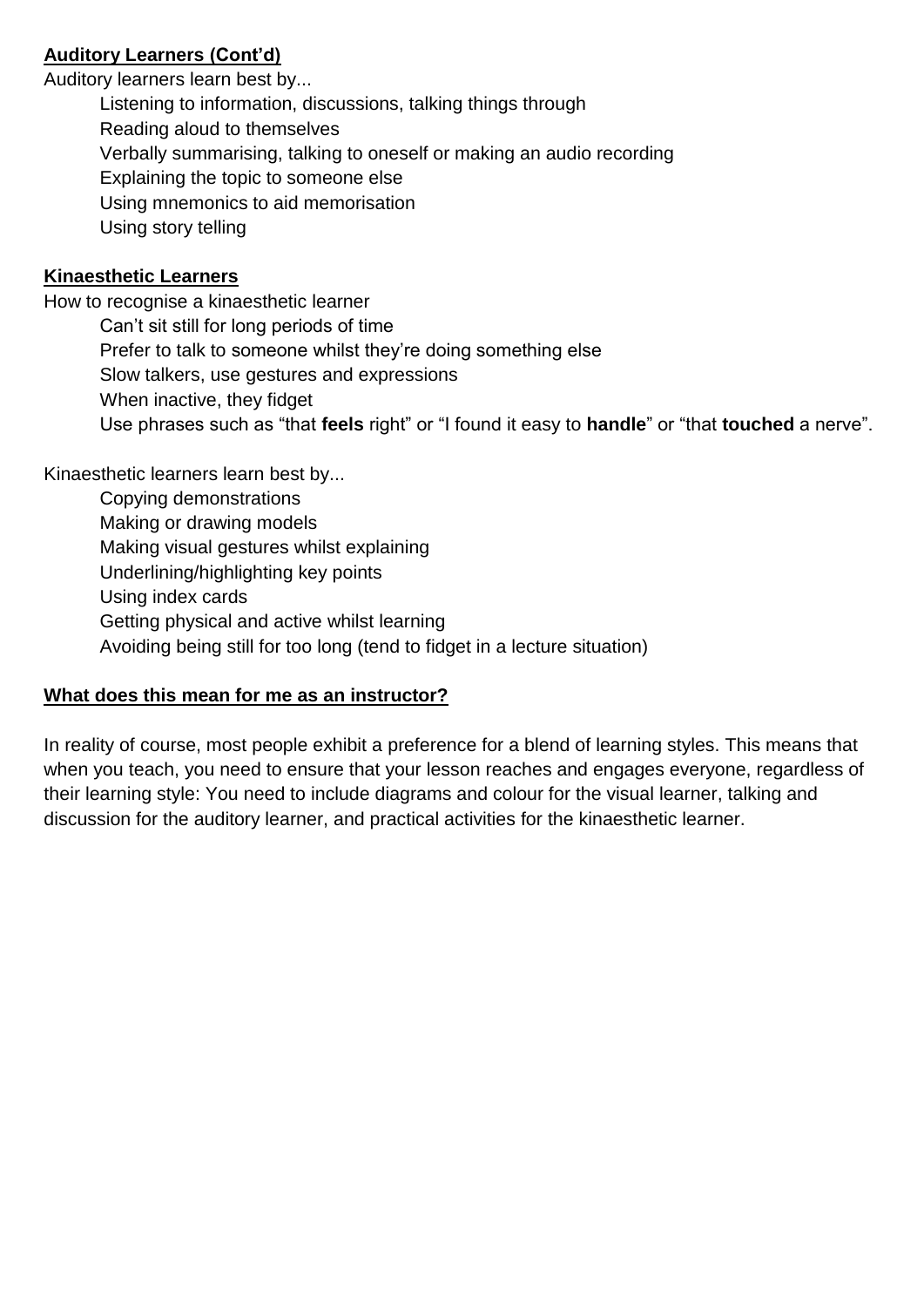

Okay, let's play a quick game to wake ourselves up:

Just do what I say, we'll start slow, get faster and see who can keep up...

Stand up...

- ...touch your feet... (Touch your feet)
- ...touch your shoulders... (Touch your shoulders)
- ...touch your knees... (Touch your knees)
- ...touch your shoulders... (Touch your shoulders)
- ...touch your hips... (Touch your hips)
- ...touch your shoulders... (Touch your shoulders)
- ...touch your head...(Touch your head)
- ...touch your shoulders... (Touch your shoulders)
- ...touch your ears... (Touch your ears)
- ...touch your shoulders... (Touch your shoulders)
- ...touch your eyes... (Touch your eyes)
- ...touch your shoulders... (Touch your shoulders)
- ...touch your nose... (Touch your **CHIN**)

Who touched their CHIN? I said "touch your nose"! Okay sit down.

It's a simple exercise, but it illustrates an importance point: We take in far more of what we see, than what we hear. Remember that next time you're giving a demonstration: actions speak a thousand words – if you demonstrate a skill correctly, your class will learn it correctly. Unfortunately the opposite is also true – even if you \*tell\* them the right way to do something, most people will simply copy the way that you do it  $-$  even if it's wrong!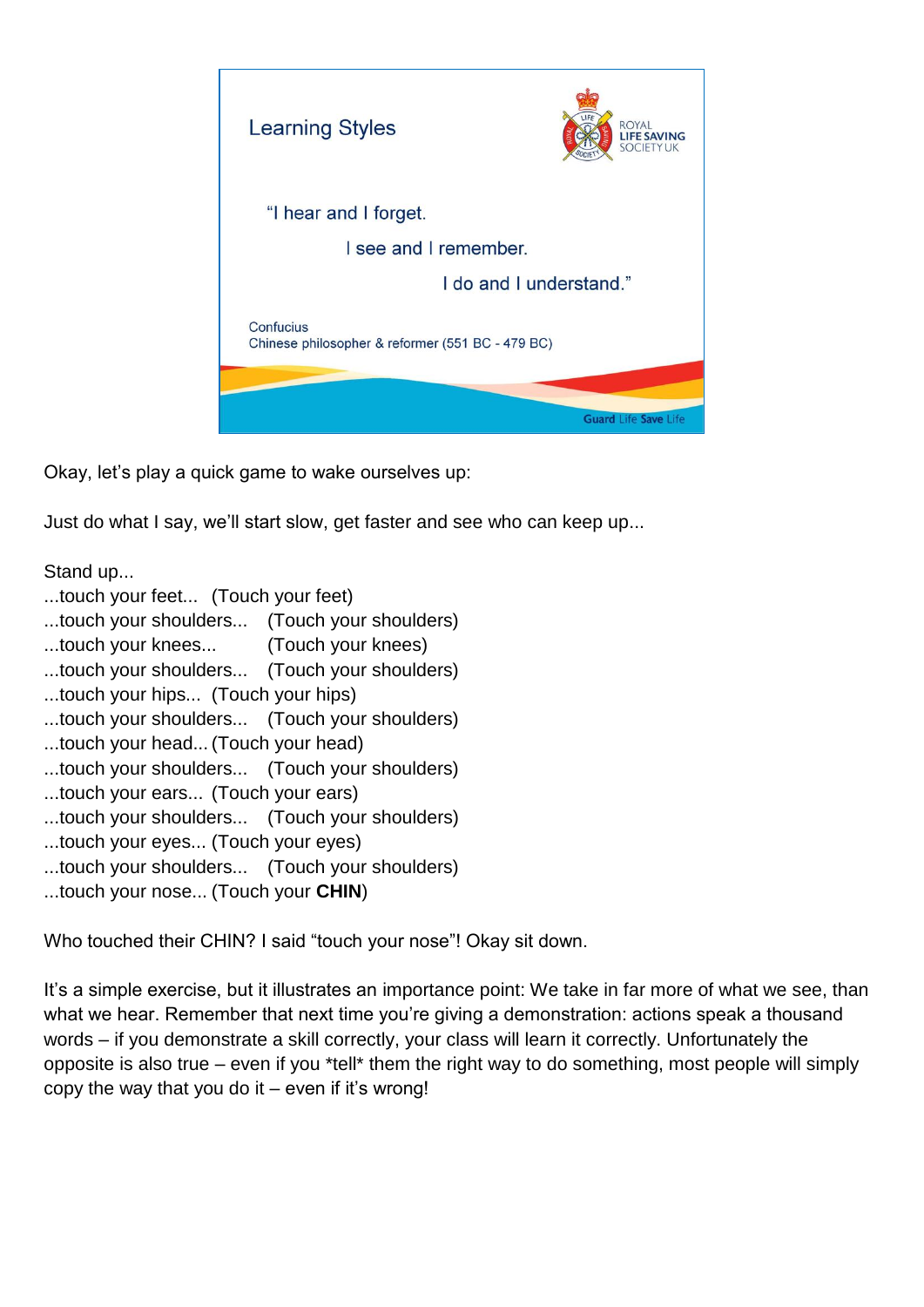

<Draw diagram summarising the relationship between the scheme of work and the session plans>

## **Scheme of Work**

You should prepare a scheme of work covering all the sessions for a term. This should set out what topics you wish to cover each week. The scheme of work helps to ensure that you introduce topics in a logical order, that you allow enough time for each topic, and that you don't miss anything out. Obviously you'll need to be flexible and change the scheme of work if you're taking longer than planned, or progressing through the topics more quickly that you thought you would. For Lifesaving Instructors this has been done for you in the Survive and Save handbook!

### **Session Plan**

If the scheme of work sets the shape of the term, the session plans contain the detail of each session. I can't put enough emphasis on the importance of planning your sessions in advance. At first, it really helps to have a detailed plan for each session, but after a while you'll find that you can probably make do with a few quick notes.

## <Hand out example session plans>

**Aim**: a statement of what the lesson is about

**Objectives**: a statement about the outcome of the lesson (what should the student be able to demonstrate by the end of this session? Objectives must be SMART:

> Specific - A clear and unambiguous statement of what you want to achieve.

 > Measurable - Including concrete criteria for measuring progress toward the attainment of the goal

- > Achievable Within the capability of the student
- > Realistic Within the resources and time available
- > Time Bound With a clearly defined deadline

<If time, practice coming up with SMART objectives>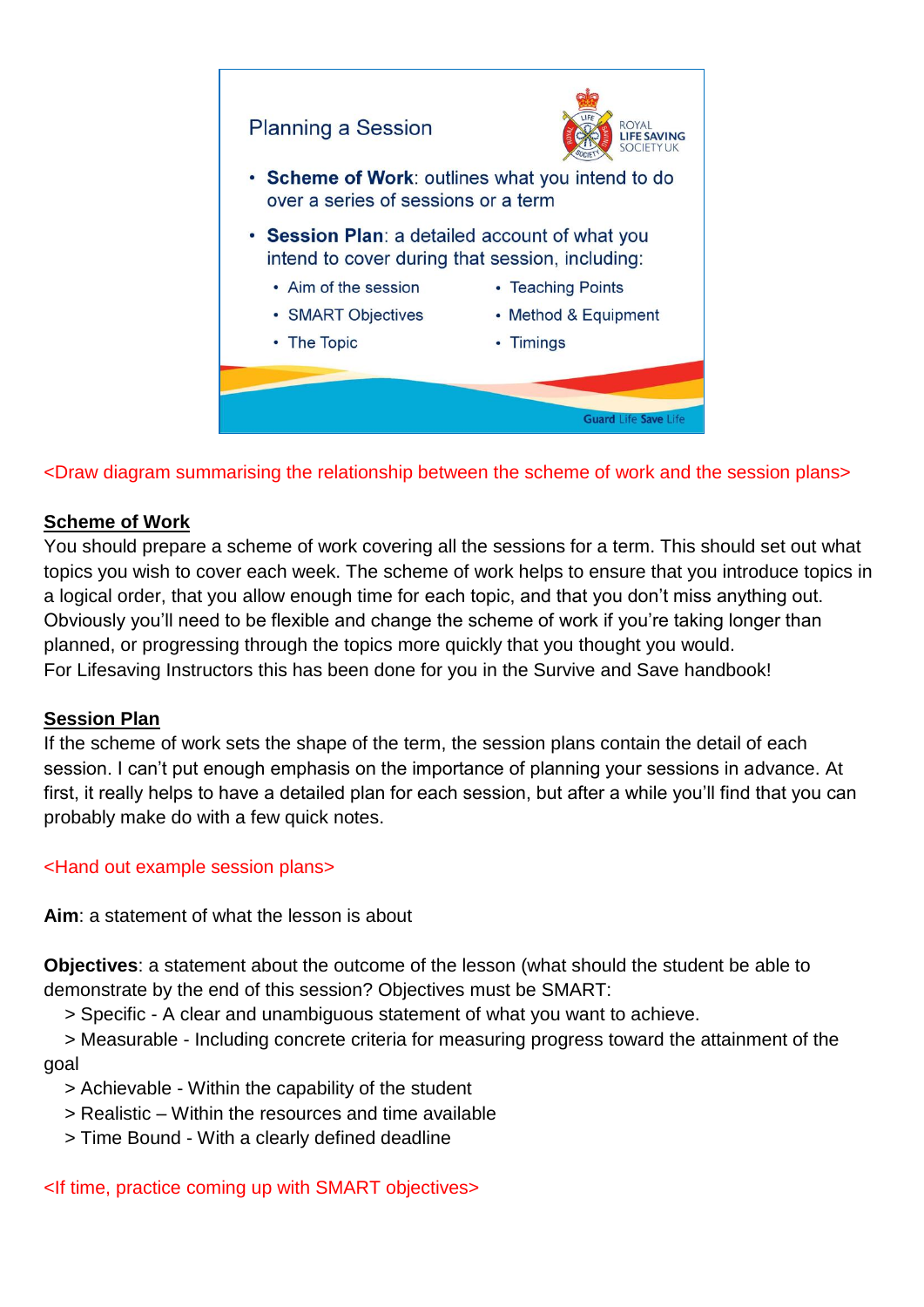**The Topic**: A short summary of the topics (or topics) that you're going to cover. It helps to have a couple of extension activities in mind to stretch the more able students (and consider how you might adapt the lesson for students who are struggling).

**Teaching Points**: Two or three specific points that you particularly want to highlight in this session

**Methods and Equipment**: A description of how you're going to teach this topic and what equipment you'll need

**Timings**: An indication of how long you think each element of your session will take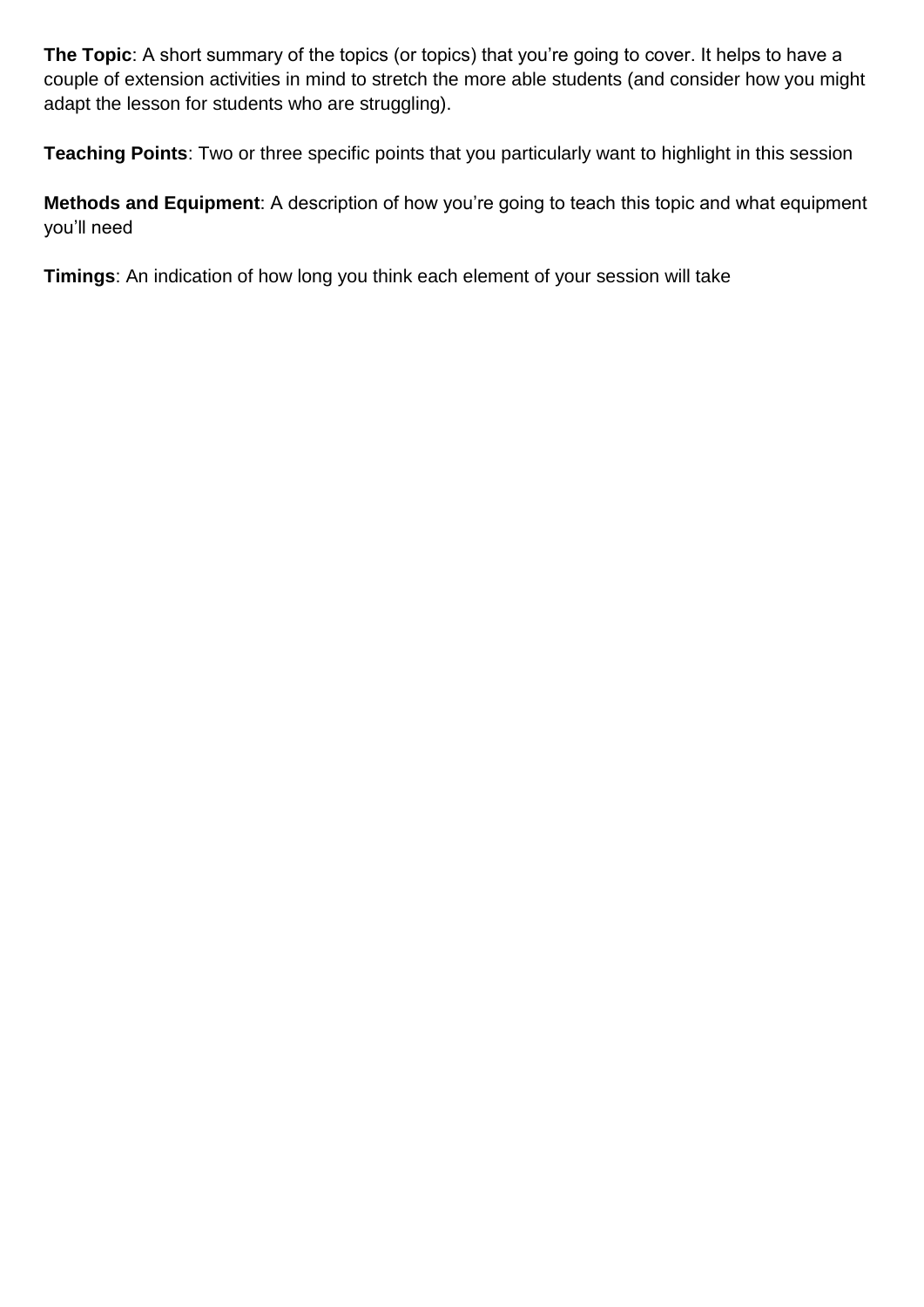

#### **Introduction**

It helps to have a clearly defined start to the session – your language and body language should indicate that the time for chatting is over session and we're now getting down to business. You may consider starting with a game to help the group to focus.

### **Re-Cap the Previous Session**

Before you launch into the main body of your lesson, it's worth reminding students what skills you covered during the previous week. This could take the form of a question and answer session: "Can anyone tell me what we did last week?"

The re-cap aims to:

Consolidate the previous-week's learning.

Get your students into the right frame of mind for this week's session.

Put this week's session into context.

**Main Teaching Session** – This is the part of the session where you start to teach new skills. When I was a probationary Trainer Assessor, one of the best bits of advice that my mentor taught me was that you should aim to spend no more than half an hour on a topic each week. If your training sessions are an hour long, you should aim to cover two 20 minutes topics each week. The variety breaks the session up, helps maintain interest and has an added bonus: if a student misses a week of training, they only miss a small bit of each topic. For example: if you spend a whole week introducing CPR, and a student misses that class they'll be a long way behind the others. If you split the introduction to CPR across two weeks then they don't fall so far behind if they miss a week. We'll look at some ideas for teaching the main body of your session later...

**Conclusion** - You should always finish your session by briefly reminding the students what you've covered that week and asking them if there's any final questions. If you're feeling particularly keen, you could hand out notes at the end of the session. This will help students remember what they've been taught, and will help your lesson stick in their minds. If you do this every week, by the end of the course the students have built up a whole portfolio of useful reference material!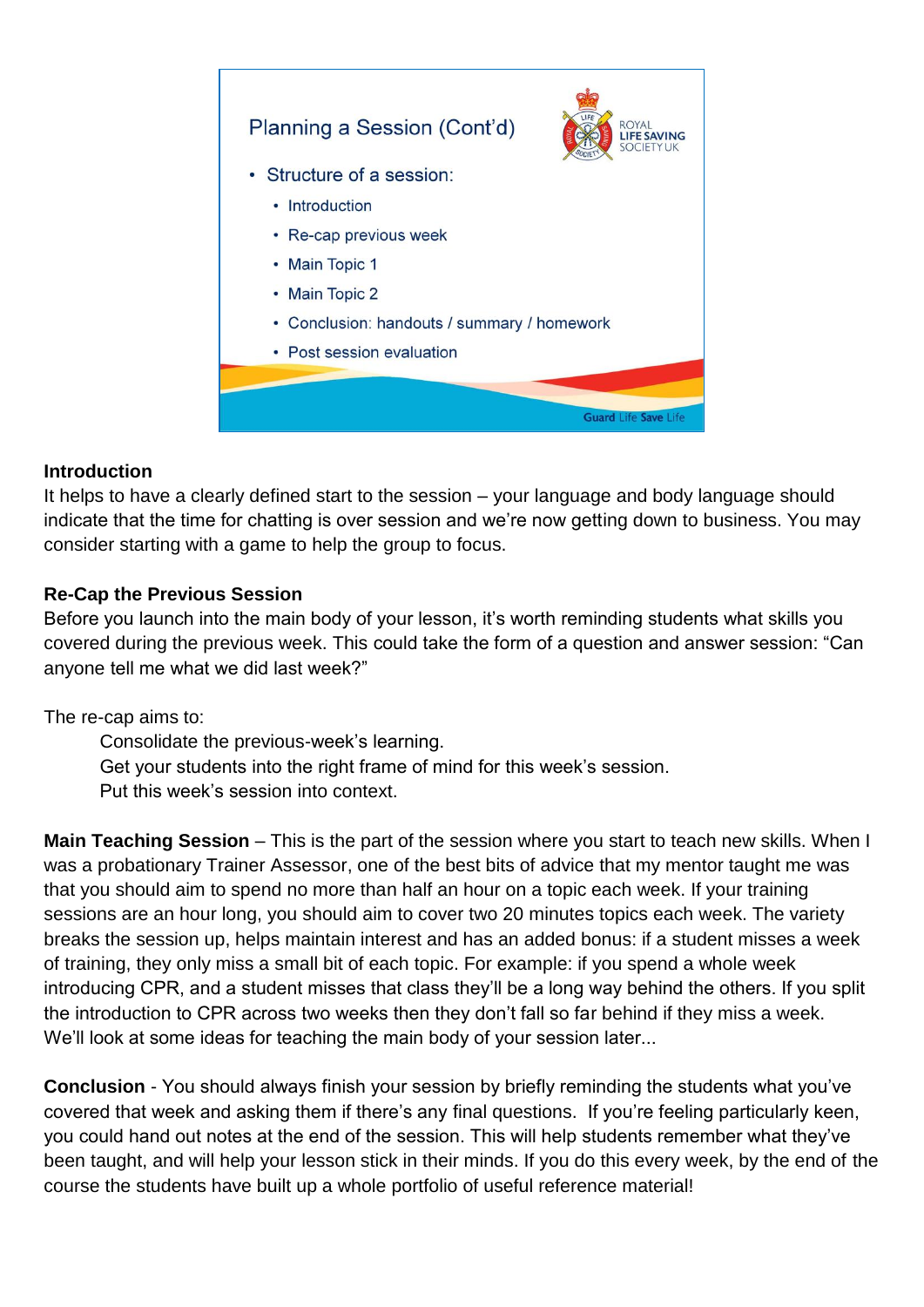**Homework** – You could also consider setting simple homework, but this should take no more than 5 minutes or no one will do it! Homework can be a good way to cover the theory side of lifesaving: "Before next week I'd like everyone to find out five causes of shock". Give a reward to anyone who can tell you the answer the following week and they'll soon do their homework!

**Evaluation** – When you get home, take a few minutes to think about your lesson. What went well? Is there anything you would have liked to change? Are there any techniques you would use in future? Evaluating your lessons will help you to improve as a teacher. You could also ask a more experienced teach to watch one of your lessons and offer advice afterwards.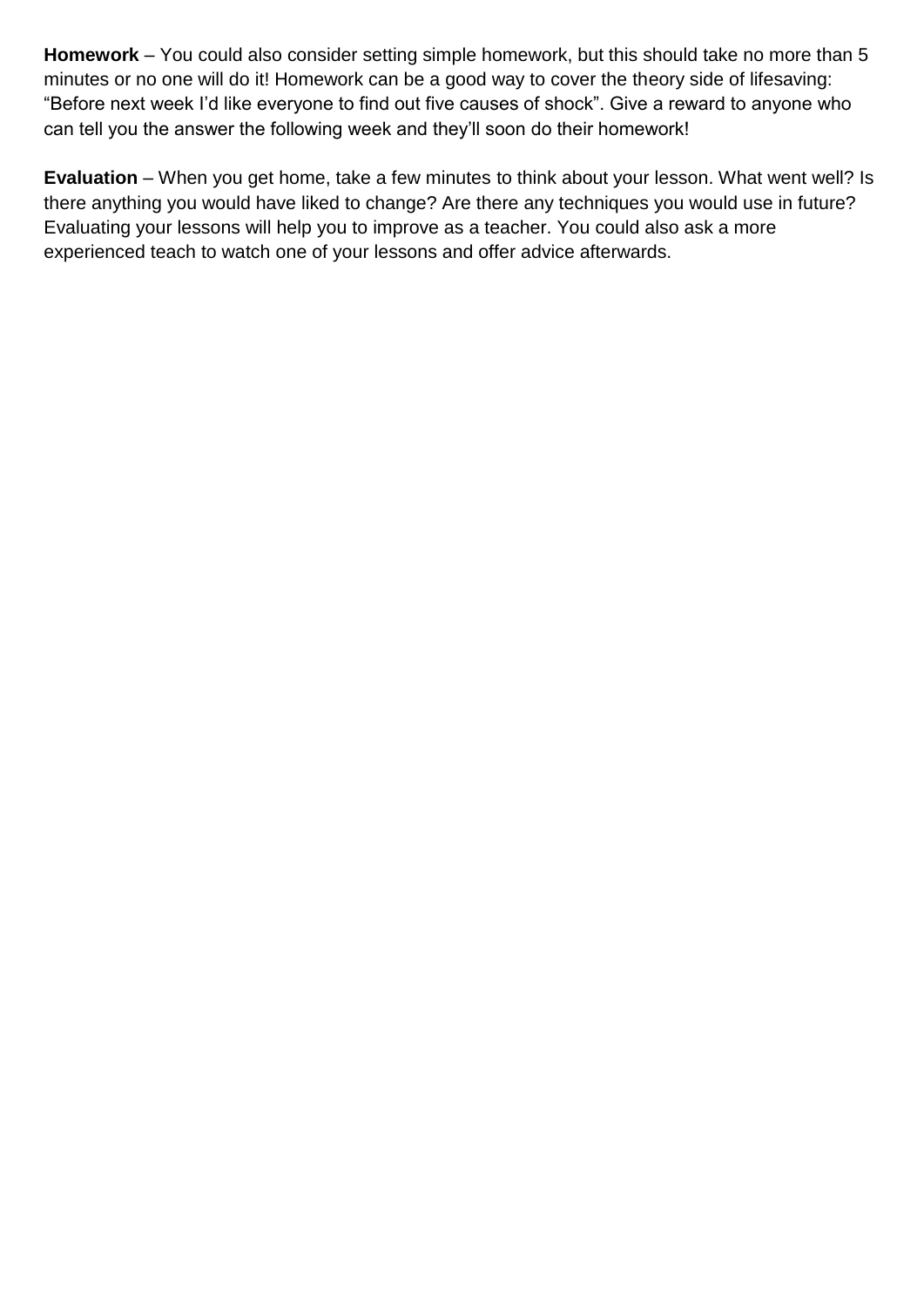

It's really important to plan your lessons in advance! A properly planned lesson will run more smoothly, and your confidence will increase because you will know exactly what's coming next.

## **Relevant and Up-to-date**

Clearly your information should be relevant and up-to-date. If you're teaching an RLSS Award, you must teach in accordance with the official RLSS material –it's very easy for misinformation to get passed on. Here's a few good examples:

Q) Can everyone show me the hand position for a chin tow please?

A) Everyone who demonstrated a "trigger grip" is wrong! The correct technique is to "cup your hand around the casualty's chin"

Q) You've come across an adult casualty. You've checked for danger, checked their responses, shouted for help, opened their airway, what do you do next?

A) Everyone who said "check for breathing" is wrong! The correct answer is "**look**, **listen** and **feel** for **no more than 10 seconds** to determine if the casualty is **breathing normally**" this is an important distinction because in the first few minutes after cardiac arrest, a casualty may be barely breathing, or taking infrequent noisy gasps. This should not be confused with "normal breathing".

Q) Can I have a volunteer to demonstrate a clothing tow please? (Hand them a t-shirt)

A) If you demonstrated a "tow with an aid" rescue you're wrong! A clothing tow is a "direct contact tow, holding the casualty by their clothes with the towing arm fully extended".

### **Know Your Audience**

< Ask audience: "What sort of things do you need to know about your audience?" Discuss the responses. >

You need to know: names, ages, skills, existing level of skill / knowledge / experience, their preferred learning style etc. etc.

When planning a lesson, think about what your students already know and what skills you hope to teach them during your session. Thinking about the Aims of your session will help you to decide what they *must* learn during your session and what extra information you'd *like* them to learn if the opportunity arises.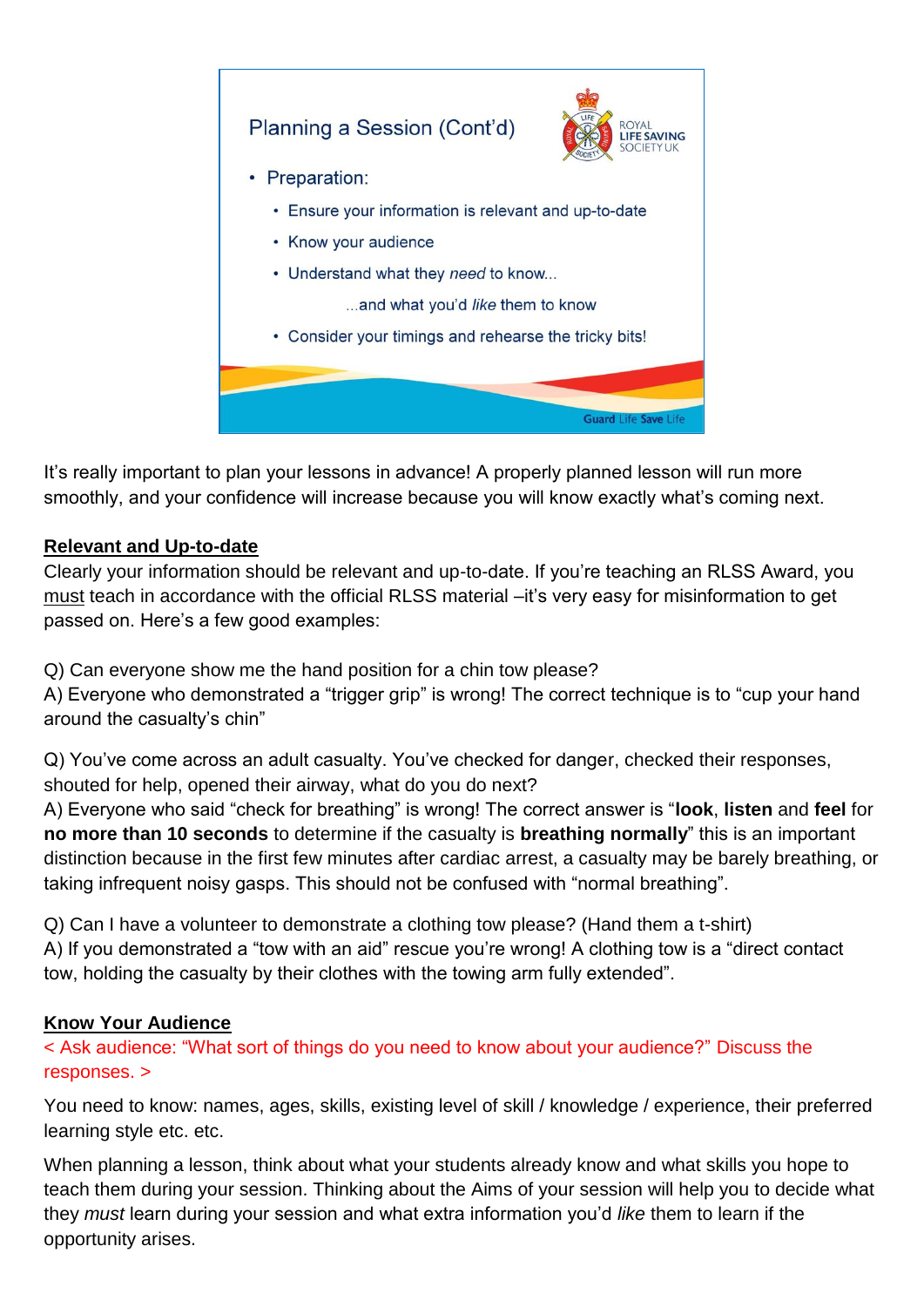

Okay, the night of your session arrives: you've done all your planning and you're ready to deliver an amazing session. There's still a few things to think about on the night:

## **Dress – Appropriate for the task**

That normally means being slightly more smartly dressed than the class – this helps set you apart as the instructor. I like to wear something comfortable with an RLSS or Club logo on it, and my name.

### **Manner – Body language and confidence**

Your manner is very important in communicating clearly with the students. As an adult you command a natural authority over young people. I have a lot of young leaders at Keynsham LSC who were former club members. They are a very similar age to the club members, and they have to work really hard to control the class. Confidence will come with practice, but in the meantime, being really familiar with your material helps!

### **Voice – Volume, pitch, clarity and speed**

Demonstrate how you can vary the pitch and speed of your voice to maintain interest and emphasise certain points.

### **Positioning – Suitable to the activity/environment/candidates**

It sounds obvious, but you must ensure that the students can see you at all times. Also think about which way you're facing when you're speaking (e.g. face the students not the whiteboard).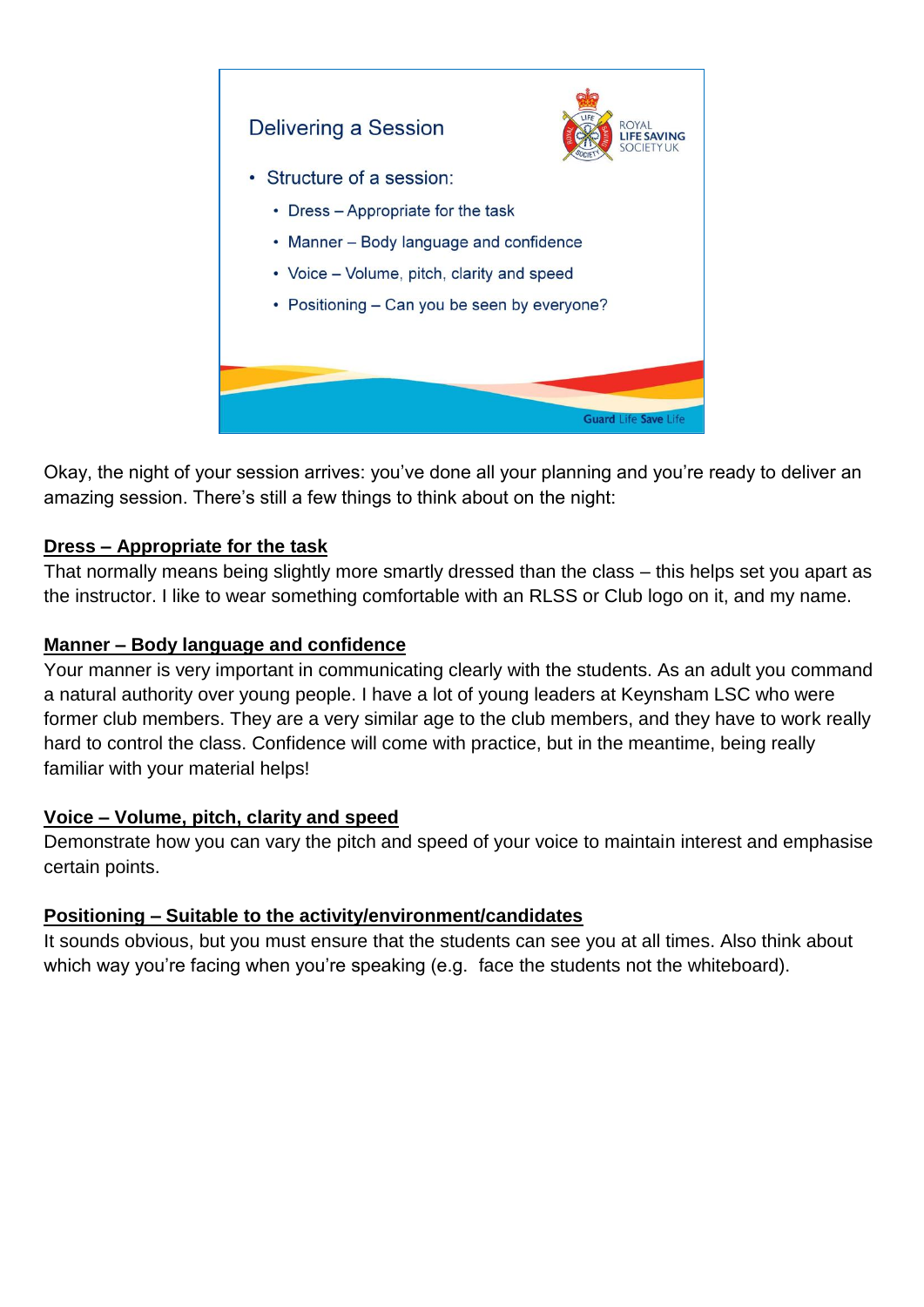

Okay – it's time for the good stuff. This is the part of the evening where I share my ideas for new ways to teach lifesaving skills. Feel free to adapt these ideas or come up with your own. A lot of the resources that I'll share tonight are available on this CD which is yours for free as long as you complete the feedback sheet at the end of the evening!

Please bear in mind that most of these are designed to be 20-30 minutes activities, so we'll only have time for a little taste of each activity tonight...

#### **Demonstration**

When introducing a new skill use the following process:

Ask your assistant to demonstrate the skill, with no commentary. Ask your assistant to demonstrate the skill again, but this time point out two or three key points. Let the students give it a go.

Praise your students when they get things right, and try not to immediately correct every tiny little mistake because it can be very demoralising! As long as students get the basics right you can help them perfect their technique in later weeks.

#### <Demo the recovery position!>

#### **Lecture**

Appropriate in some circumstances, but it can be boring for the students and it puts a lot of pressure on you as an instructor to perform.

#### **Question and Answer**

My pet hate! It's got its place for consolidating information, but the slow "creeping death" of going around a group must be used sparingly. Target specific questions at specific people (otherwise the loudest/most confident will always answer first). There are much better ways to do this:

#### <Family Fortunes Game>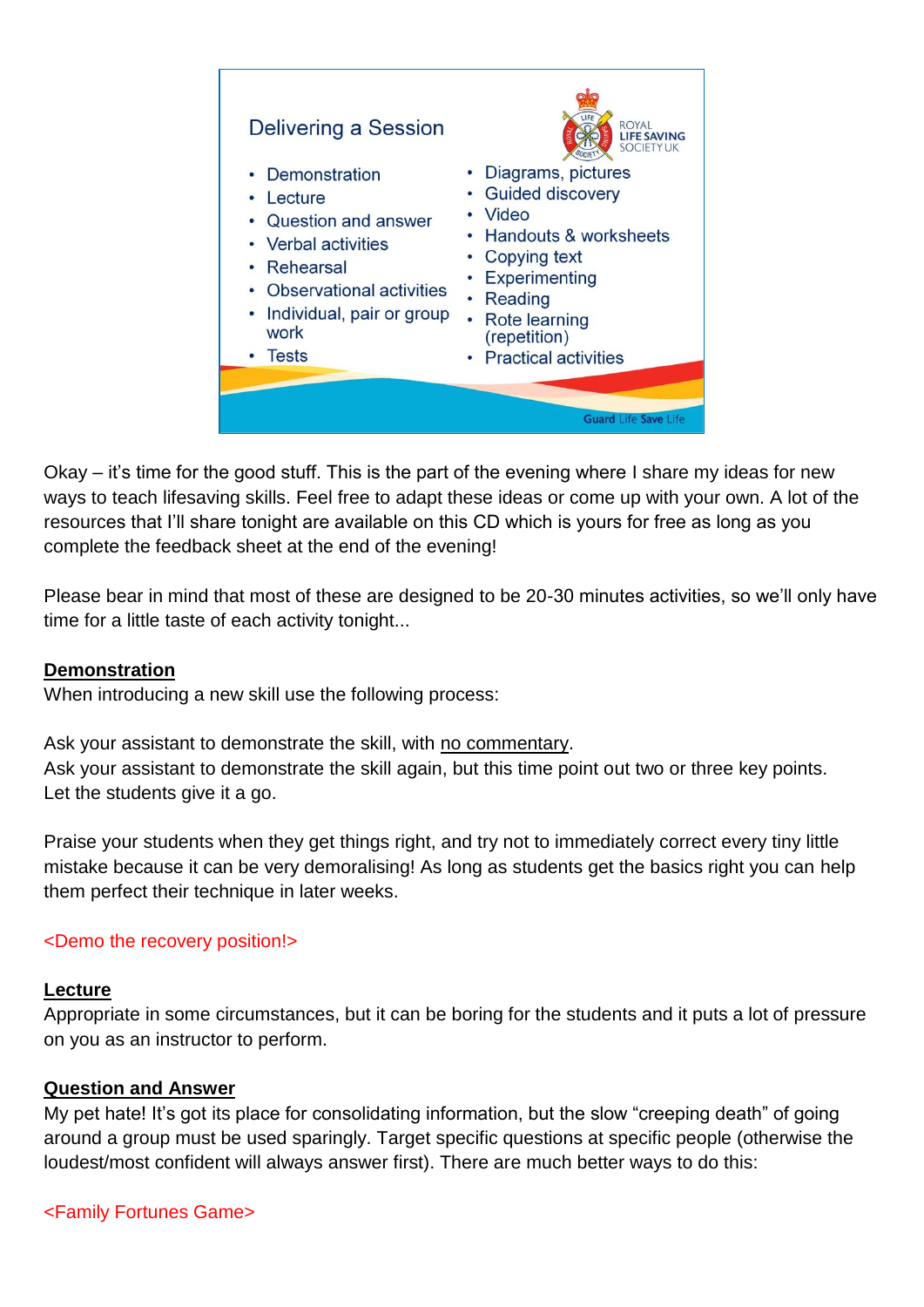#### **Verbal Activities**

#### **Rehearsal**

A lot of lifesaving skills are practical, and there's really no substitute for practicing the skills. Try to make them as realistic as possible – so when you're teaching bandaging, don't just say "put your gloves on" – actually practice it *with gloves on*!

<Bandaging with gloves on>

#### **Observational Activities**

<Split into pairs. One of you watches whilst the other does CPR, then feedback 3 things they did well and anything they did wrong >

**Individual, Pair or Group Work:** <Mission Impossible Game>

| <u>Tests:</u>                     | <grab a="" card="" game=""></grab>                                                               |
|-----------------------------------|--------------------------------------------------------------------------------------------------|
| Diagram / Pictures:               | <circle all="" beach="" hazards="" on="" picture="" the=""></circle>                             |
| <b>Guided Discovery</b>           | <hand ice="" in=""></hand>                                                                       |
| Videos:                           | <epileptic a="" anatomy="" fit,="" guardian,="" of="" river="" the=""></epileptic>               |
| <b>Handout and Worksheets:</b>    | <cpr "fill="" blanks"="" game="" in="" the=""></cpr>                                             |
| <b>Copying text</b>               |                                                                                                  |
| <b>Experimenting</b>              |                                                                                                  |
| <b>Reading</b>                    |                                                                                                  |
| <b>Rote learning (repetition)</b> |                                                                                                  |
| <b>Practical Activities:</b>      | <model make="" of="" own="" river.="" rule="" skills="" toolbox="" twelfths,="" your=""></model> |